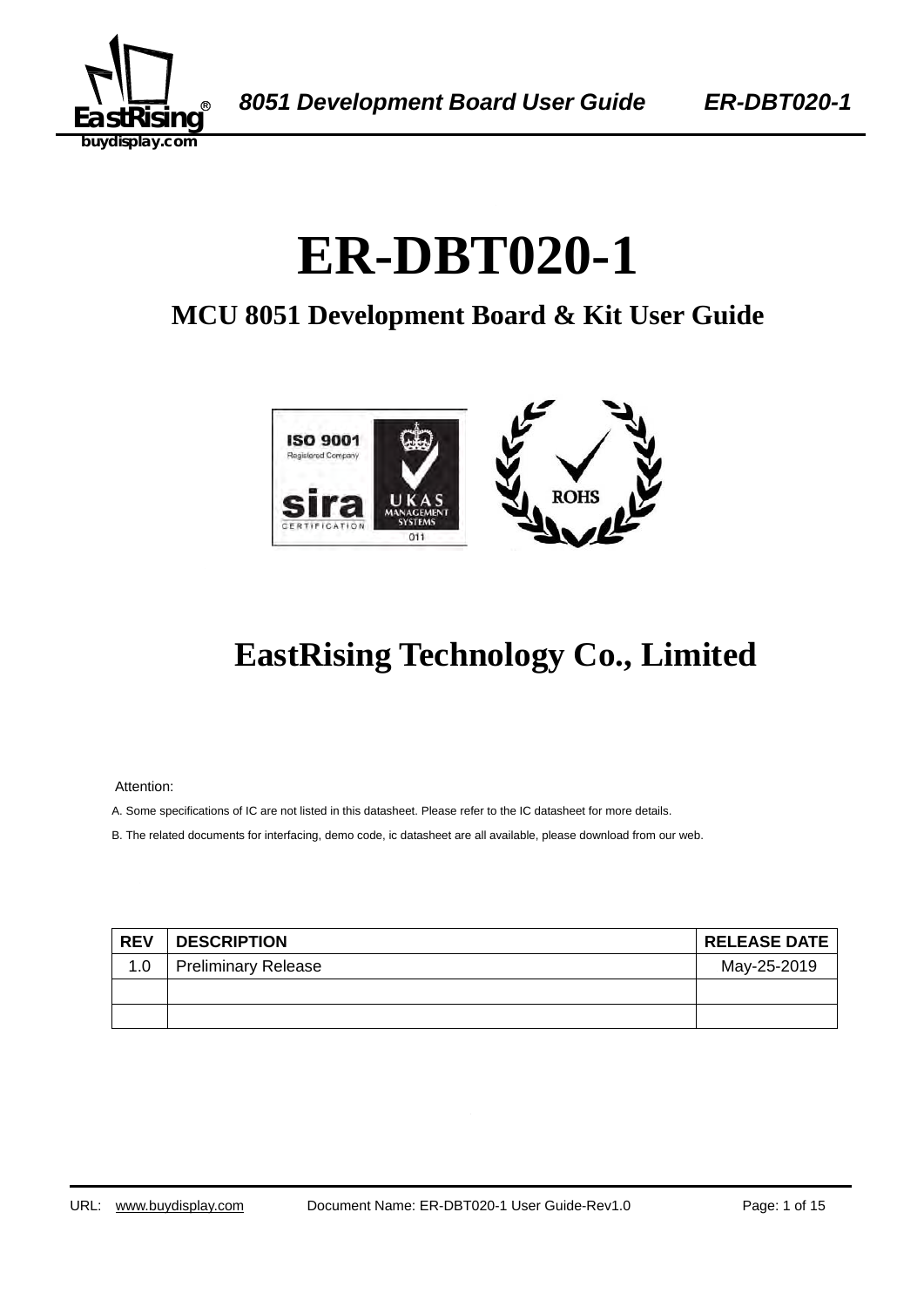

## **CONTENTS**

| 7. METHODS FOR USING IN SYSTEM PROGRAMMING  08 |
|------------------------------------------------|
|                                                |
|                                                |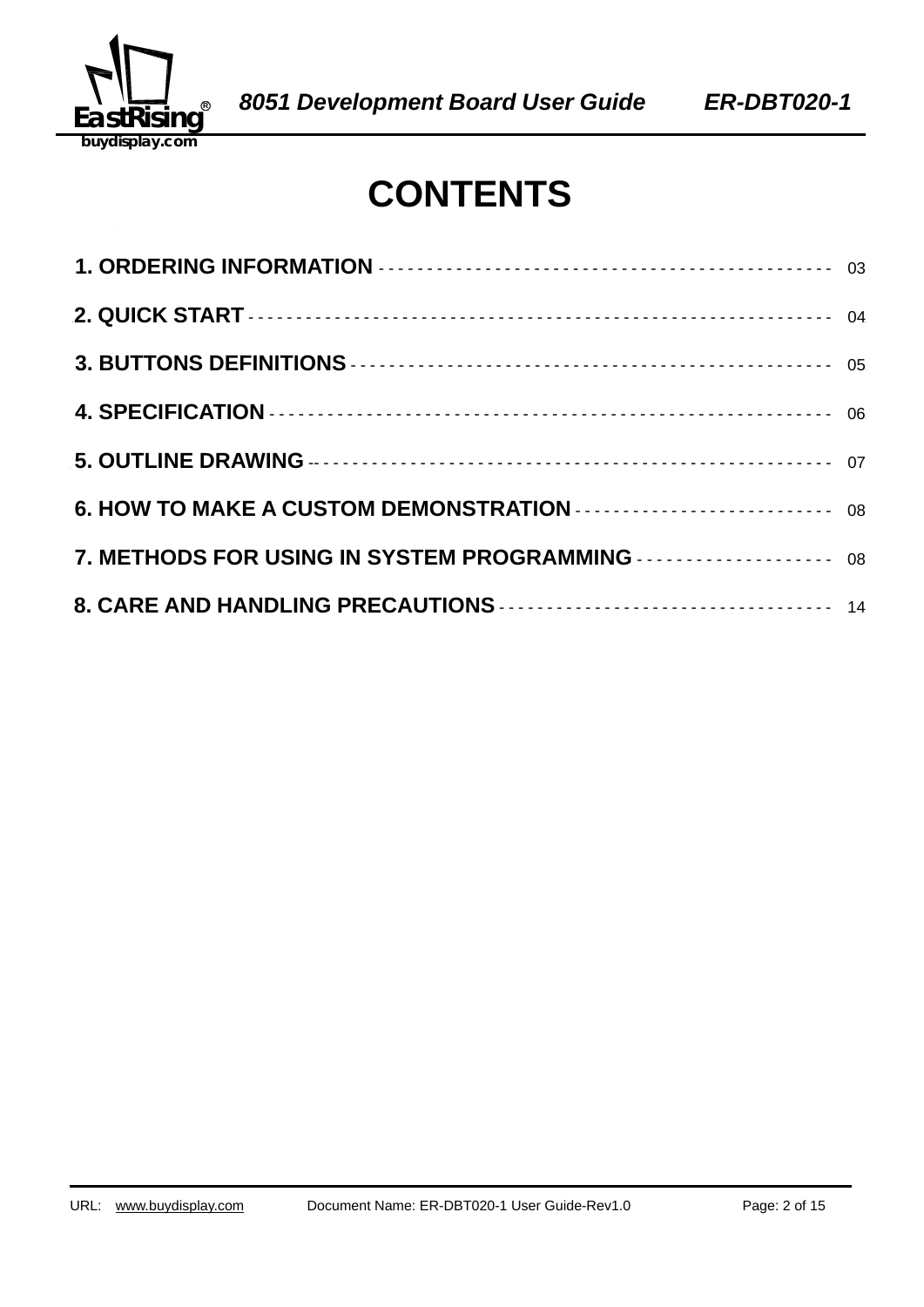

**1. ORDERING INFORMATION** 

#### 1.1 Order Number

| Part Number(Order Number)   Description |                                              |
|-----------------------------------------|----------------------------------------------|
| ER-DBT020-1                             | 8051 Microcontroller Development Board & Kit |

#### 1.2 What's included in the package

| No | <b>Standard Accessory Name</b>         | Quantity |
|----|----------------------------------------|----------|
|    | <b>MCU Board</b>                       |          |
| 2  | <b>Adaptor Board</b>                   |          |
| 3  | Power Adaptor (12V/2A)                 |          |
| 4  | MicroSD Memory Card Loaded with Images |          |
| 5  | <b>USB Cable</b>                       |          |

#### 1.3 Compatible with following displays:

| Part Number(Order Number) Description |                                           |
|---------------------------------------|-------------------------------------------|
| l ER-TFT020-1                         | 2"TFT LCD Display with ILI9342 Controller |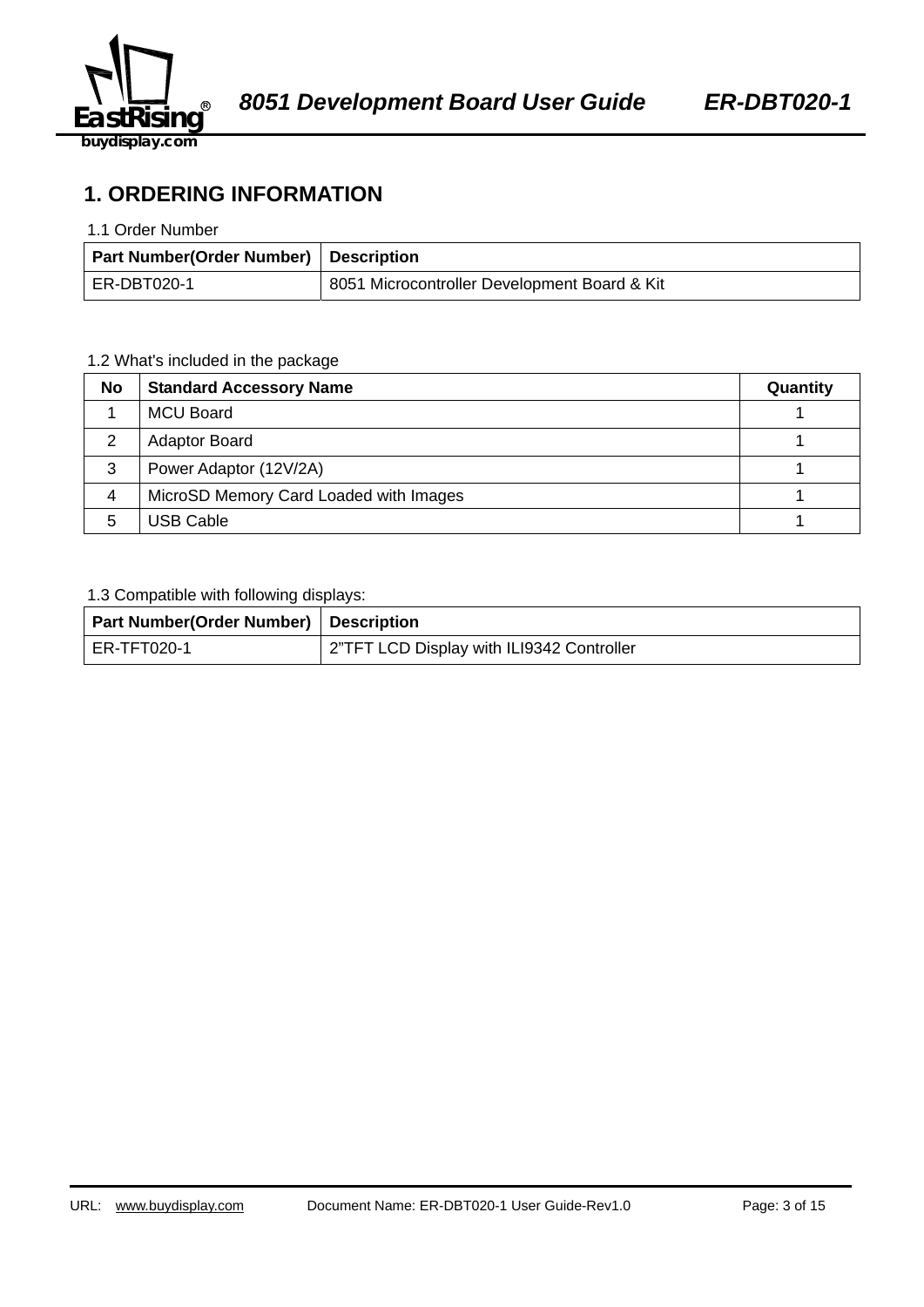

## **2. QUICK START**

2-1 Simply plug the power adaptor into an AC outlet and plug FFC(Cable) of lcd display into the ZIF connector of adaptor board as the below image shows.



2-2 Press the power button to run the demonstration program.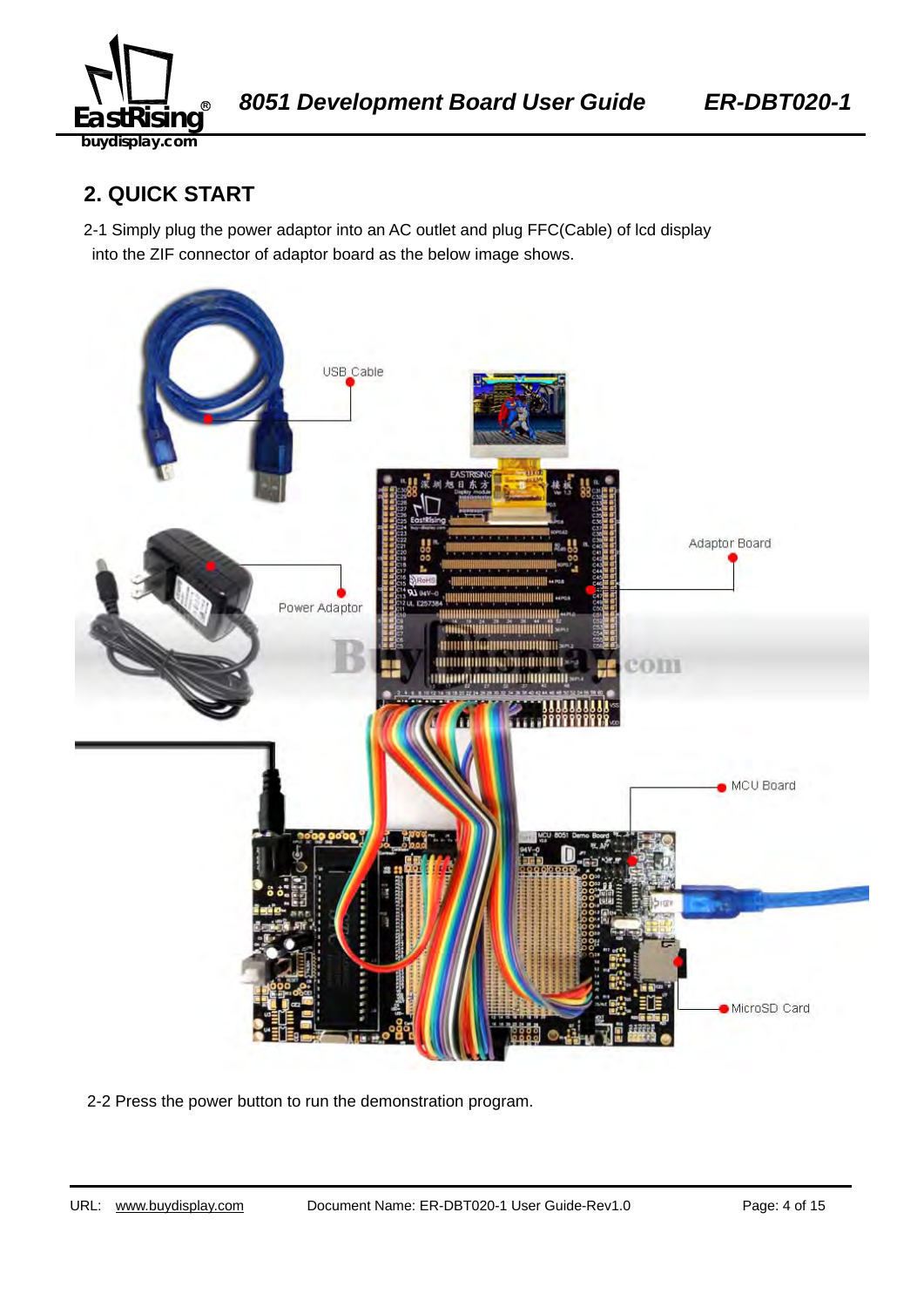

## **3. BUTTONS DEFINITIONS**

| <b>Button Name</b>  | <b>Description</b>                  |
|---------------------|-------------------------------------|
| *Stop/Next Button   | Stop or Next the Image Slideshows   |
| <b>Reset Button</b> | <b>Restart to Initialized State</b> |
| Power Button        | Press On or Press Off               |

\*For color display, this button is used to next the image slideshows.

For mono display, this button is used to stop the image slideshows.

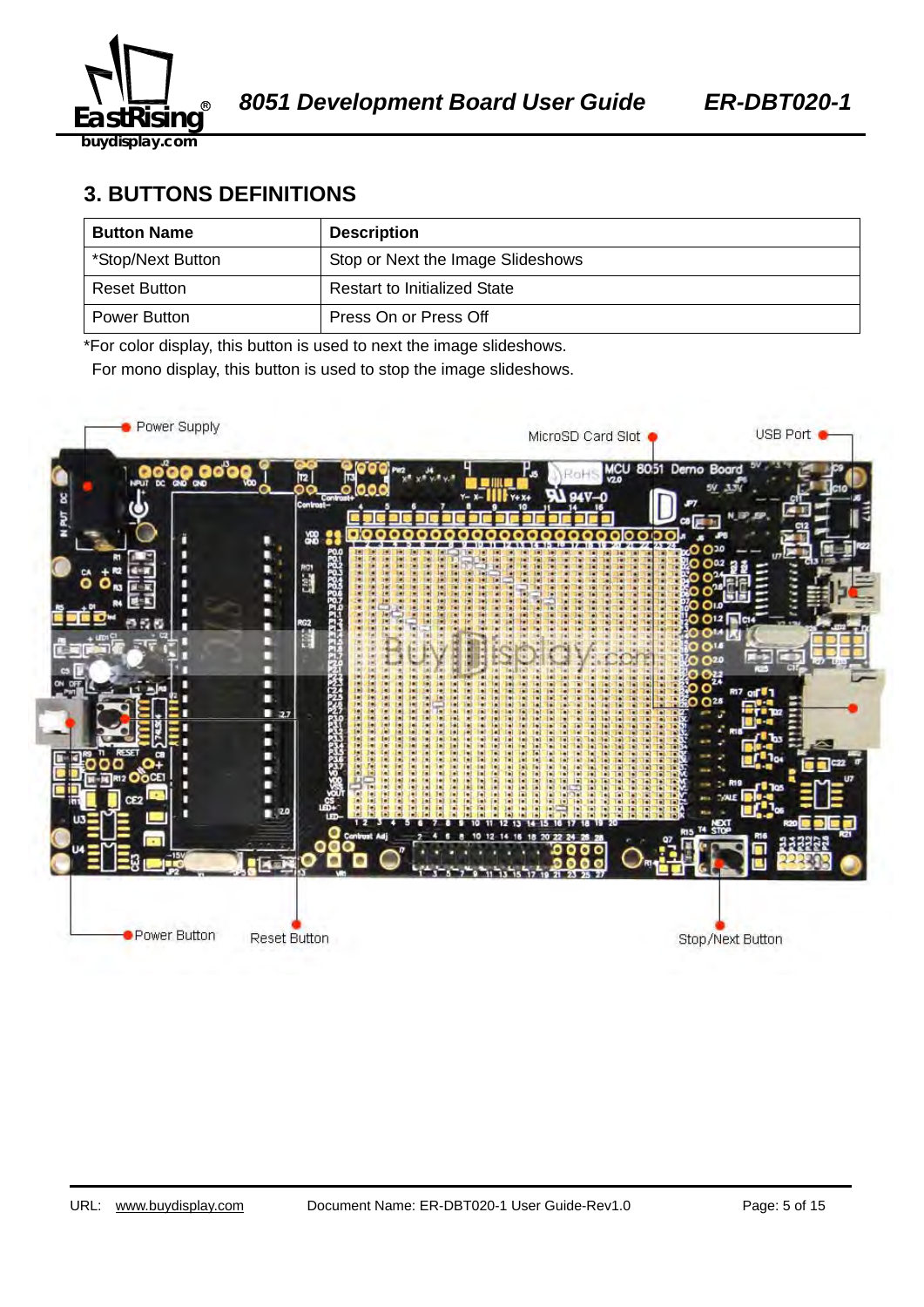

## 58B2140359**4. SPECIFICATION**

#### 4.1 Mechanical Specification

| <b>ITEM</b>                            | <b>STANDARD VALUE</b> | <b>UNIT</b> |
|----------------------------------------|-----------------------|-------------|
| <b>MCU Board Outline Dimension</b>     | $151.00\times77.00$   | mm          |
| <b>Adaptor Board Outline Dimension</b> | $90.00 \times 95.00$  | mm          |
| Gross Weight for Whole Demo Kit        | 0.40                  | kq          |

#### 4.2 Electrical Specification

| <b>ITEM</b>                 | <b>STANDARD VALUE</b>                       | UNIT |
|-----------------------------|---------------------------------------------|------|
| Microcontroller             | STC12LE5A60S2                               | --   |
| Interface                   | 8080 8/16-bit Parallel, 3/4-Wire Serial SPI | --   |
| <b>Power Supply Voltage</b> | 12V                                         |      |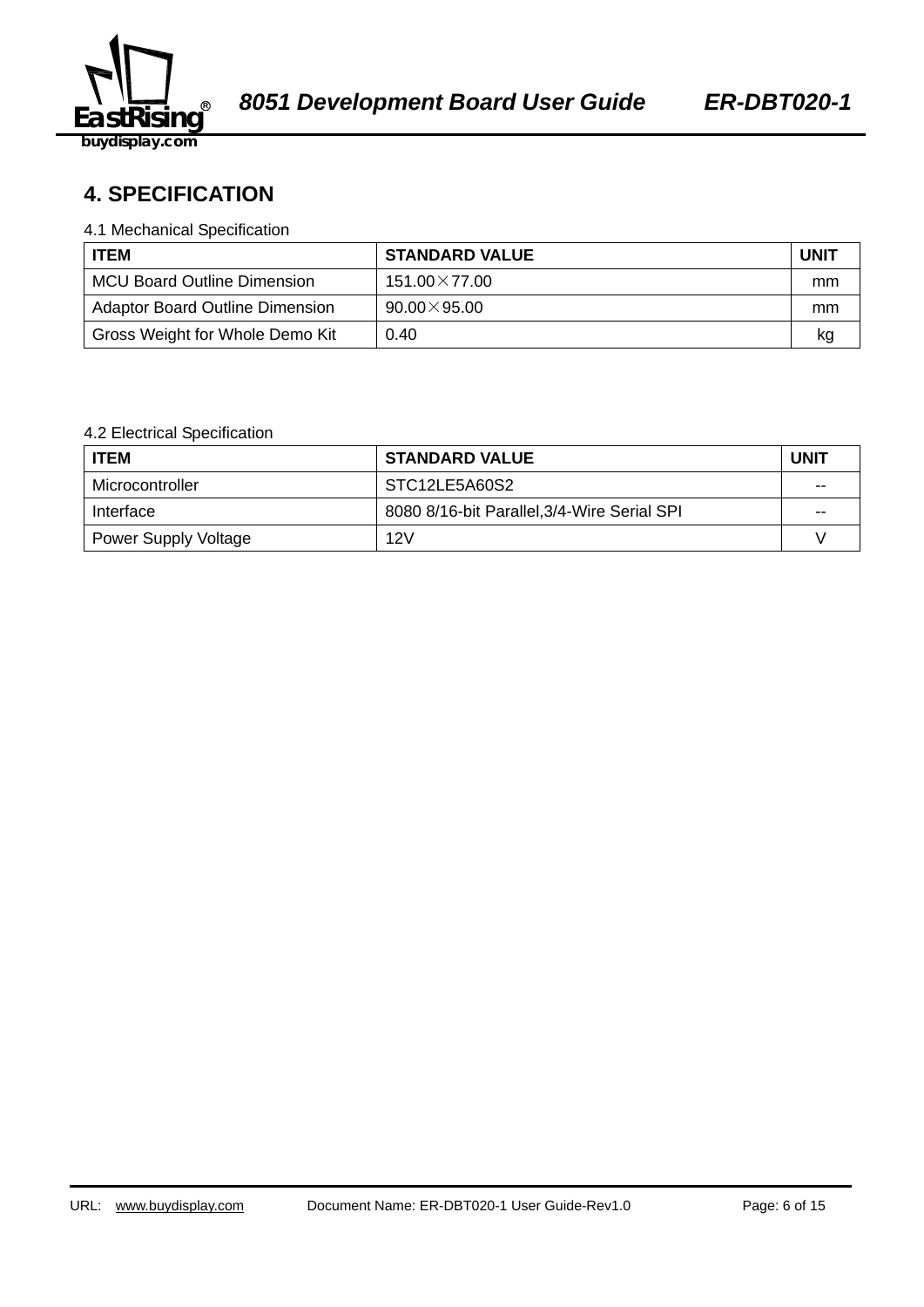

**5. OUTLINE DRAWING** 

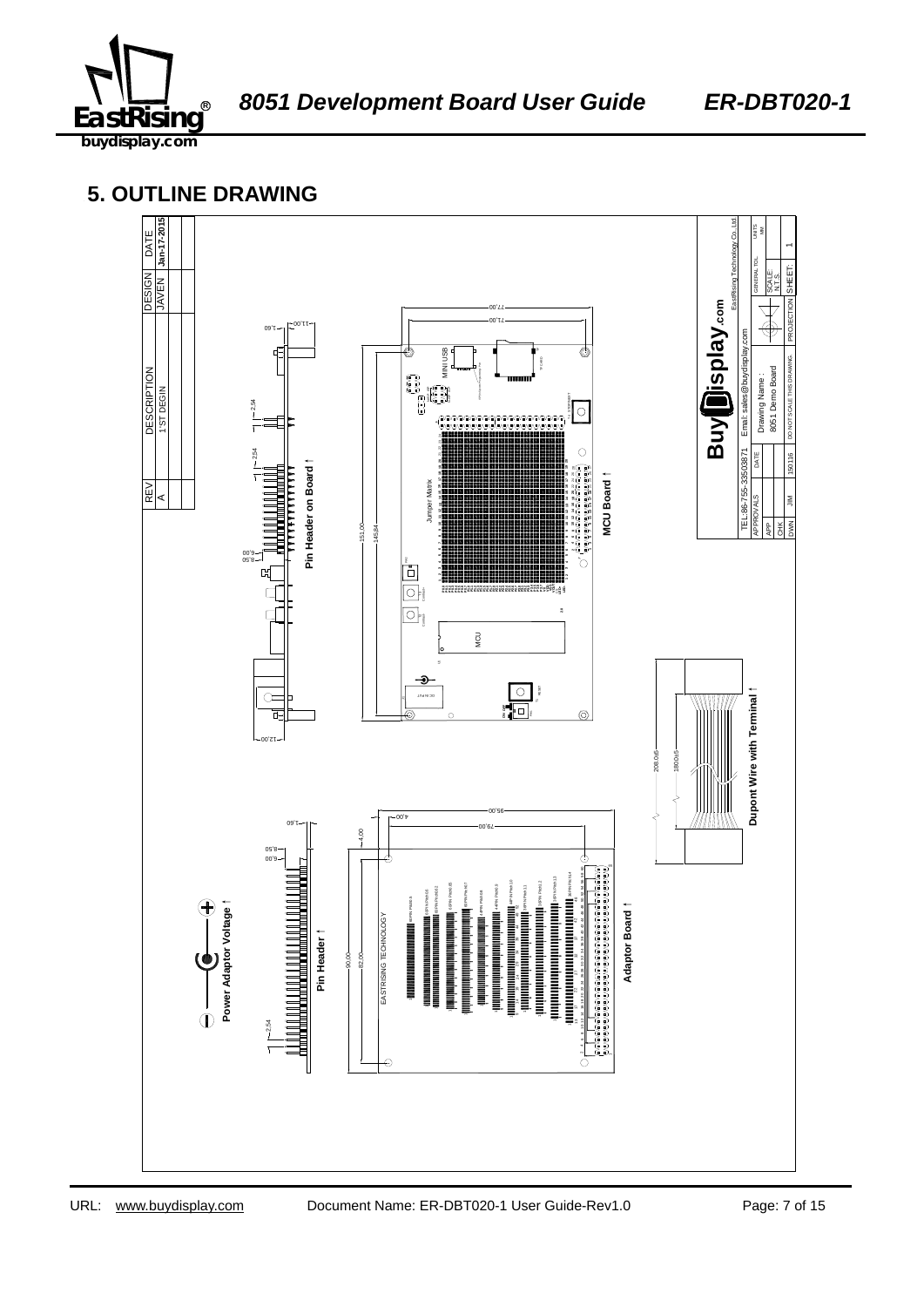

## **6. HOW TO MAKE A CUSTOM DEMONSTRATION**

By using the software of LCD Font Maker or Image2LCD and ISP(In System Programming) to customize the demonstration that includes your own bitmap images, personalized fonts, symbols, icons and burn sketches. The large capacity of the MicroSD card allows you to store more fonts or images. We also prepare the demo code, interfacing document (download from each product page) and schematic MCU datasheet (download from each 8051 microcontroller development board page) for your further study. LCD Font Maker: http://www.buydisplay.com/download/software/LCDFontMaker.zip Image2LCD: http://www.buydisplay.com/download/software/Image2Lcd.zip

### **7. METHODS FOR USING IN SYSTEM PROGRAMMING**

- 7-1 Hardware Preparation
- 7-1-1 Please power off the development board,
- 7-1-2 No power supply is connecting with 8051 development board,
- 7-7-3 The jumpers on JP8 is on ISP position as below image shows



#### 7-2 Install the USB to RS232 Driver

http://www.buydisplay.com/download/software/USB-TO-RS232-DRIVER.rar

| Device Driver Install / Uninstall |                                 |
|-----------------------------------|---------------------------------|
| <b>Select INF File:</b>           | CH340IR.INF                     |
| <b>INSTALL</b>                    | WCH.CN<br><b>USB-IRDA CH340</b> |
| <b>UNINSTALL</b>                  | 09/18/2007, 2.8.2007.09         |
| <b>HELP</b>                       |                                 |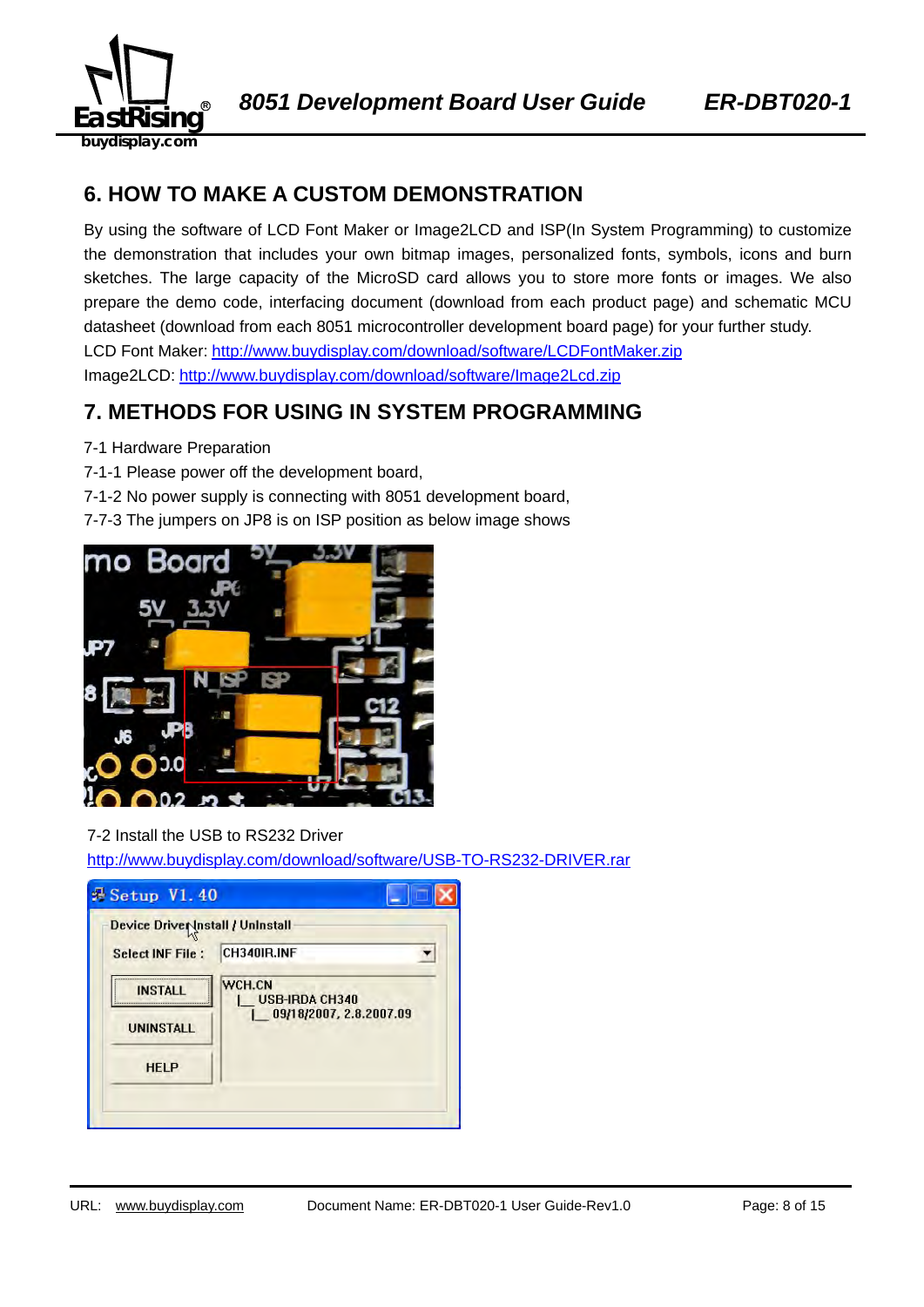

7-3 Connecting the 8051 development board to computer by USB Cable and you should find the new port USB-SERIAL CH340 in Computer-System Properties-Device Manager as below image shows and remember the COM number that would be used in Step7-4.



7-4 Install STC 8051 Microcontroller ISP(In System Programming)Software http://www.buydisplay.com/download/software/STC-ISP-V4.86-NOT-SETUP-ENGLISH.zip

7-5 Open ISP and Select COM Port that should be the same with the step 7-2 you see from Device Manager.

| MCU Type STC12LE5A60S2                            | Pins Auto $\boxed{\mathbf{v}}$ |
|---------------------------------------------------|--------------------------------|
| COM Port COM13                                    | Scan                           |
| Min Baud 2400                                     | Max Baud 115200                |
| Address<br>V Clear code buffer<br>0x0000          | Open Code File                 |
| <b>▽</b> Clear EEPROM buffer<br>0x0000            | Open EEPROM File               |
| H/W Option Off-Line Download (U8/U7) Encrypt 1  > |                                |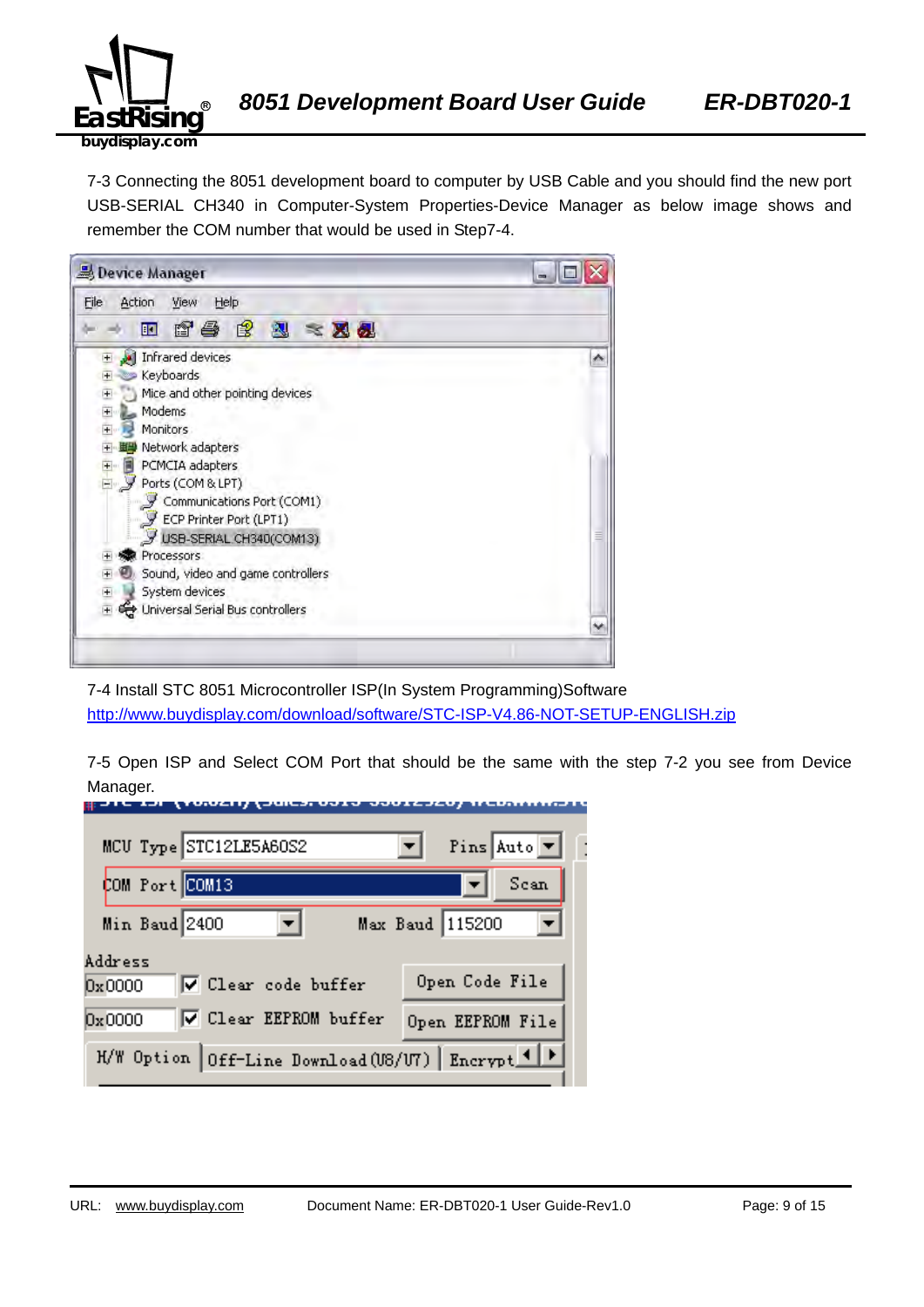

7-6 Select MCU part number that should be the same with your purchased one. (Refer to 4.2 Electrical Specification)



#### 7-7 Open target ",hex" file by clicking open code file

| . STC-ISP (V6.82H) (Sales: 0513-55012928) Web:www.STCMCU.com(Support QQ:800003751)-- STC: The most powerful 8051 de… $\Box$ $\Box$ $\boxtimes$ |                                                                                                |                                                                                                    |                                                     |            |                        |           |          |   |                            |
|------------------------------------------------------------------------------------------------------------------------------------------------|------------------------------------------------------------------------------------------------|----------------------------------------------------------------------------------------------------|-----------------------------------------------------|------------|------------------------|-----------|----------|---|----------------------------|
| MCU Type STC12LE5A60S2<br>$\blacktriangledown$<br>Pins Auto $\blacktriangledown$                                                               | Code Buffer   EEPROM Buffer   COM Helper   Keil ICE Settings   Demo Code   MC <sup>1   P</sup> |                                                                                                    |                                                     |            |                        |           |          |   |                            |
| COM Port COM13<br>Scan                                                                                                                         | 00000h                                                                                         | 02 A8 F5 48 45 4C 4C 4F 57 21 50 4C 45                                                             |                                                     |            |                        |           | 41 53 45 |   | П<br>$\frac{1}{T}$         |
| Min Baud 2400<br>Max Baud 115200                                                                                                               | 00010h                                                                                         | 20 54 4F 55 43 48 20 4D 45 21 00 54 50 20 54 45                                                    |                                                     |            |                        |           |          |   |                            |
|                                                                                                                                                | 00020h                                                                                         |                                                                                                    | 53 54 21 00 58 3A 00 59 3A 00 85 1B 02 5A 1A 9B     |            |                        |           |          |   | ST                         |
| Address                                                                                                                                        | 00030h                                                                                         | 12 BB 12 BB 1A BC 0A BB 22 DC 33 3C 12 BC 12 BB                                                    |                                                     |            |                        |           |          |   | $\cdot$ 2                  |
| Open Code File<br>☑ Clear code buffer<br>0x0000                                                                                                | 00040h<br>00050h                                                                               | 12 BC 12 BC 12 BB 12 BB 12 BB 12 9B 0A 7B 1A DC<br>1A FB 22 DB 0A BB 12 9B 12 BA 12 BA 12 BA 12 BB |                                                     |            |                        |           |          |   | $\cdot$ ?<br>$\cdot$ 2     |
| <b>V</b> Clear EEPROM buffer<br>0x0000<br><b>Open EEPROM File</b>                                                                              | 00060h                                                                                         | 12 BB 12 BB 12 BB 12 BB 12 BB 12 BA 12 BA 12 BA                                                    |                                                     |            |                        |           |          |   | $\cdot$ ?                  |
|                                                                                                                                                | 00070h                                                                                         | 12 BB 12 BB 12 BB 12 DA 12 DA 12 DA 12 DA 12 DA                                                    |                                                     |            |                        |           |          |   | $\cdot$ 2                  |
| H/W Option   Off-Line Download (U8/U7)   Encrypt 1                                                                                             | 00080h                                                                                         | 12 FA 12 F9 1A FA 19 6A 10 61 10 82 10 62 08 41                                                    |                                                     |            |                        |           |          |   | $\cdot$ ?                  |
| Select system clock source (External /Inte                                                                                                     | 00090h                                                                                         | 08 41 08 62 08 62 08 61 08 61 10 62 08 61 08 61                                                    |                                                     |            |                        |           |          |   | . A                        |
|                                                                                                                                                | 000A0h                                                                                         | 10 62 10 82 10 82 10 82 10 82 10 82 10 62 10 62                                                    |                                                     |            |                        |           |          |   | $\cdot$ <sub>b</sub>       |
| Ⅳ Oscillator high gain                                                                                                                         | 000B0h                                                                                         | 10 62 10 62 10 62 10 82 10 62 10 62 10 A3 21 25                                                    |                                                     |            |                        |           |          |   | $\cdot$ <sub>b</sub>       |
| RESET pin used as I/O port                                                                                                                     | 000C0h                                                                                         | 31 86 31 C8 3A 4B 42 8C 31 A7 18 C3 10 83 08 82                                                    |                                                     |            |                        |           |          |   | 12                         |
| RESET2 low level detect                                                                                                                        | 000D0h                                                                                         | 08 61 18 C3 18 C3 08 82 10 82 18 C3 18 E4 18 C3                                                    |                                                     |            |                        |           |          |   | . а                        |
| ll⊽<br>Enable longer power-on-reset latency                                                                                                    | 000E0h<br>000F0h                                                                               | 10 C3 08 A3 18 E4 21 46 19 25 21 45 08 82 10 C3<br>08 62 00 21 08 41 08 42 10 83 29 45 31 A7 31 86 |                                                     |            |                        |           |          |   | $\cdot$ ?                  |
| Hardware enable WDT after power-on-reset                                                                                                       | 00100h                                                                                         |                                                                                                    | 4A 6A 52 AC 39 C7 21 04 08 41 10 C4 19 06 19 F1     |            |                        |           |          |   | $\cdot$ <sub>b</sub><br>Jj |
|                                                                                                                                                |                                                                                                |                                                                                                    |                                                     |            |                        |           |          |   |                            |
| Watch-Dog-Timer prescal 256                                                                                                                    | $\blacksquare$                                                                                 |                                                                                                    |                                                     |            |                        |           |          |   | $\blacktriangleright$      |
| ⊽<br>WDT stop count while MCU in idle mode                                                                                                     | Code-Size A91CH                                                                                |                                                                                                    | Checksum EFOBH Fill-Buffer Clear-Buffer Save-Buffer |            |                        |           |          |   |                            |
| Next time can program only when P1.0 & P1                                                                                                      |                                                                                                |                                                                                                    |                                                     |            |                        |           |          |   |                            |
| Erase all EEPROM data next time program c                                                                                                      | 芯片型号: STC12LE5A60S2                                                                            |                                                                                                    |                                                     |            |                        |           |          |   |                            |
| Add MCU ID at the end of code area                                                                                                             | 关于此芯片的重要说明                                                                                     |                                                                                                    |                                                     |            |                        |           |          |   |                            |
| $\blacktriangledown$<br>  FF<br>Fill data to space area                                                                                        | 固件版本在v7.1及以上的芯片的EEPROM : 2048字节(0000H-07FFH)                                                   |                                                                                                    |                                                     |            |                        |           |          |   |                            |
|                                                                                                                                                | 固件版本低于v7.1的芯片的EEPROM                                                                           |                                                                                                    |                                                     |            | : 1024字节 (0000H-03FFH) |           |          |   |                            |
|                                                                                                                                                | 注意:在使用U8/U7进行联机/脱机下载时,若使用的外部晶振的                                                                |                                                                                                    |                                                     |            |                        |           |          |   |                            |
| Re-Program<br>Download/Program<br>Stop                                                                                                         | 频率为20MHz或24.576MHz时,下载的最低波特率请选择1200                                                            |                                                                                                    |                                                     |            |                        |           |          |   |                            |
| Delay 3 sec $\overline{\phantom{a}}$<br>Check MCU<br>Notice                                                                                    |                                                                                                |                                                                                                    |                                                     |            |                        |           |          |   |                            |
|                                                                                                                                                | E:\产品文件\TFT\ER-TFT028-4\程序\ER-TFT028-4-HYS01 (4WIRE-SPI)\sd.hex                                |                                                                                                    |                                                     |            |                        |           |          |   |                            |
| Auto reload the target file before each program<br>⊽                                                                                           |                                                                                                |                                                                                                    |                                                     |            |                        |           |          |   |                            |
| Reload and download when target file is modified                                                                                               | elease Projec Release Help                                                                     |                                                                                                    |                                                     | Get HDD-SN | $\nabla$ Beep          | PassTimes |          | 2 | Reset                      |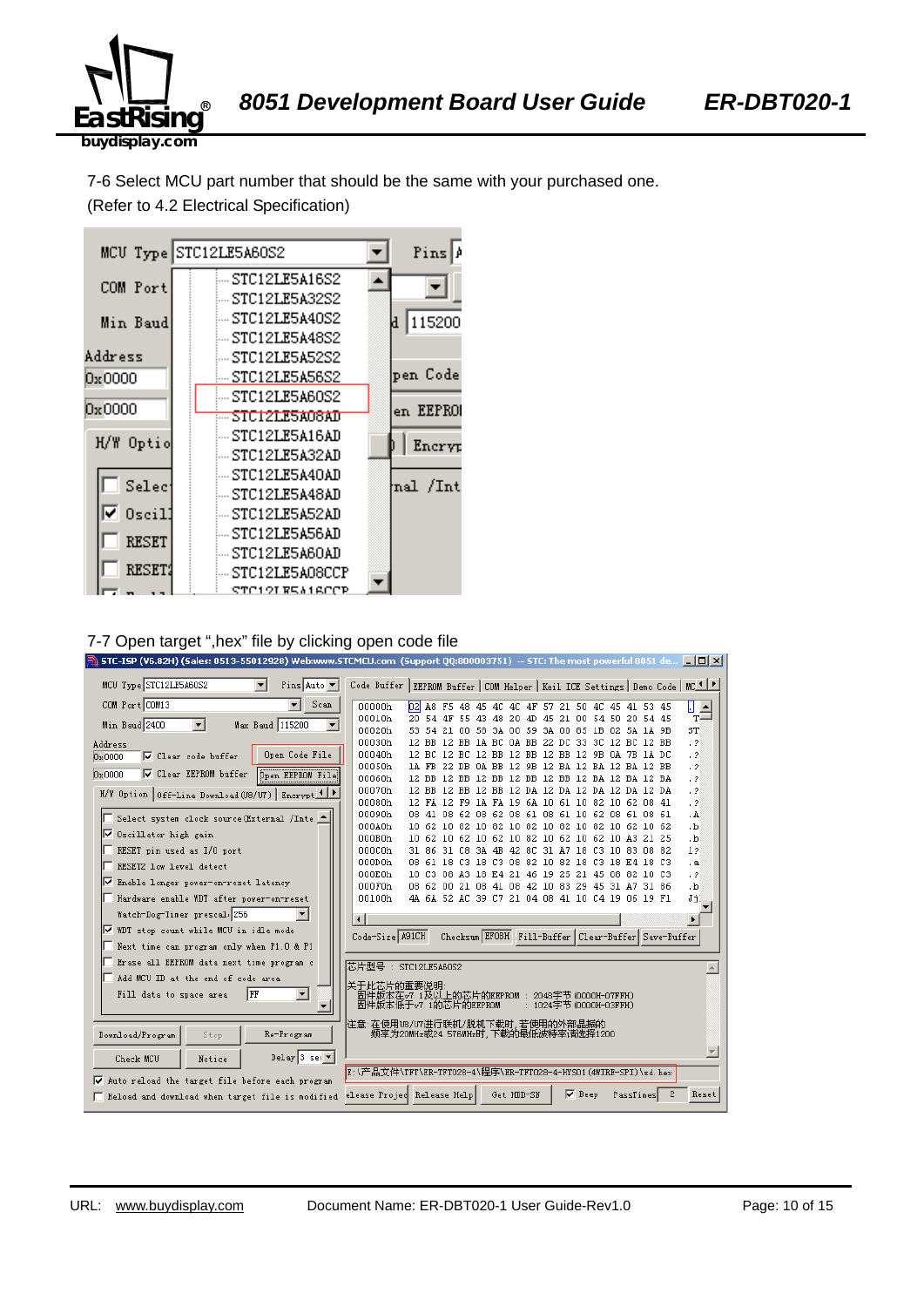

#### 7-8 Programming

#### 7-8-1 Click Download/Program



#### 7-8-2 Then you will see "Checking target MCU…."

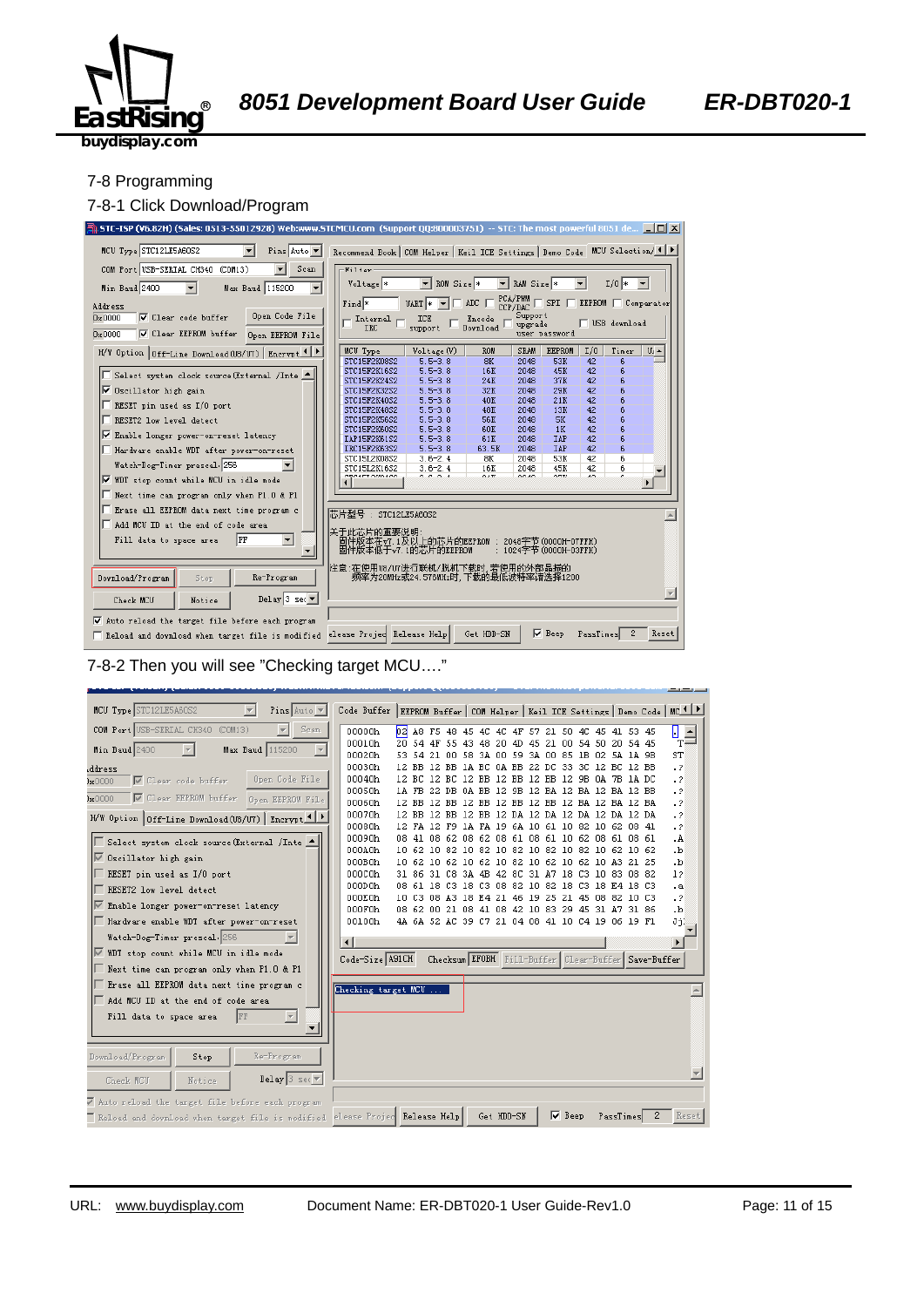

7-8-3 Power on the development board by pressing the white power button



7-8-4 Now you could see the process of programming

| ιcy.                                   | 000E0h<br>$\cdot$ 2<br>10 C3 08 A3 18 E4 21 46 19 25 21 45 08 82 10 C3<br>000F0h<br>08 62 00 21 08 41 08<br>42 10 83 29 45 31 A7 31 86<br>.b |
|----------------------------------------|----------------------------------------------------------------------------------------------------------------------------------------------|
| rreset                                 | 00100h<br>JjĮ<br>4A 6A 52 AC 39 C7 21 04 08 41 10 C4 19 06 19 F1                                                                             |
| $\overline{\phantom{a}}$               | ⊣<br>$\ddot{\phantom{1}}$                                                                                                                    |
| iodel                                  | Code-Size A91CH<br>Checksum EFOBH Fill-Buffer Clear-Buffer Save-Buffer                                                                       |
| $.0$ & $P1$                            |                                                                                                                                              |
| ogram c                                | . MCU type: STC12LE5A60S2                                                                                                                    |
|                                        | $F/W$ version: 6.2I                                                                                                                          |
| $\overline{\phantom{a}}$               |                                                                                                                                              |
|                                        | $[0.609"$ ]<br> Re-handshaking  Successful                                                                                                   |
|                                        | Current Baudrate: 57600<br>$[2.562"$ ]<br>Erasing MCU flash  OK !                                                                            |
| Program                                | MCU ID : 000300B00C325F                                                                                                                      |
|                                        | Programming user code                                                                                                                        |
| $\texttt{lay}$ 3 sec $\bm{\mathrm{v}}$ |                                                                                                                                              |
| ach program                            |                                                                                                                                              |
| : is modified                          | $\nabla$ Beep<br>$\mathbf{2}$<br>Reset<br>elease Projec Release Help<br>Get HDD-SN<br>PassTimes                                              |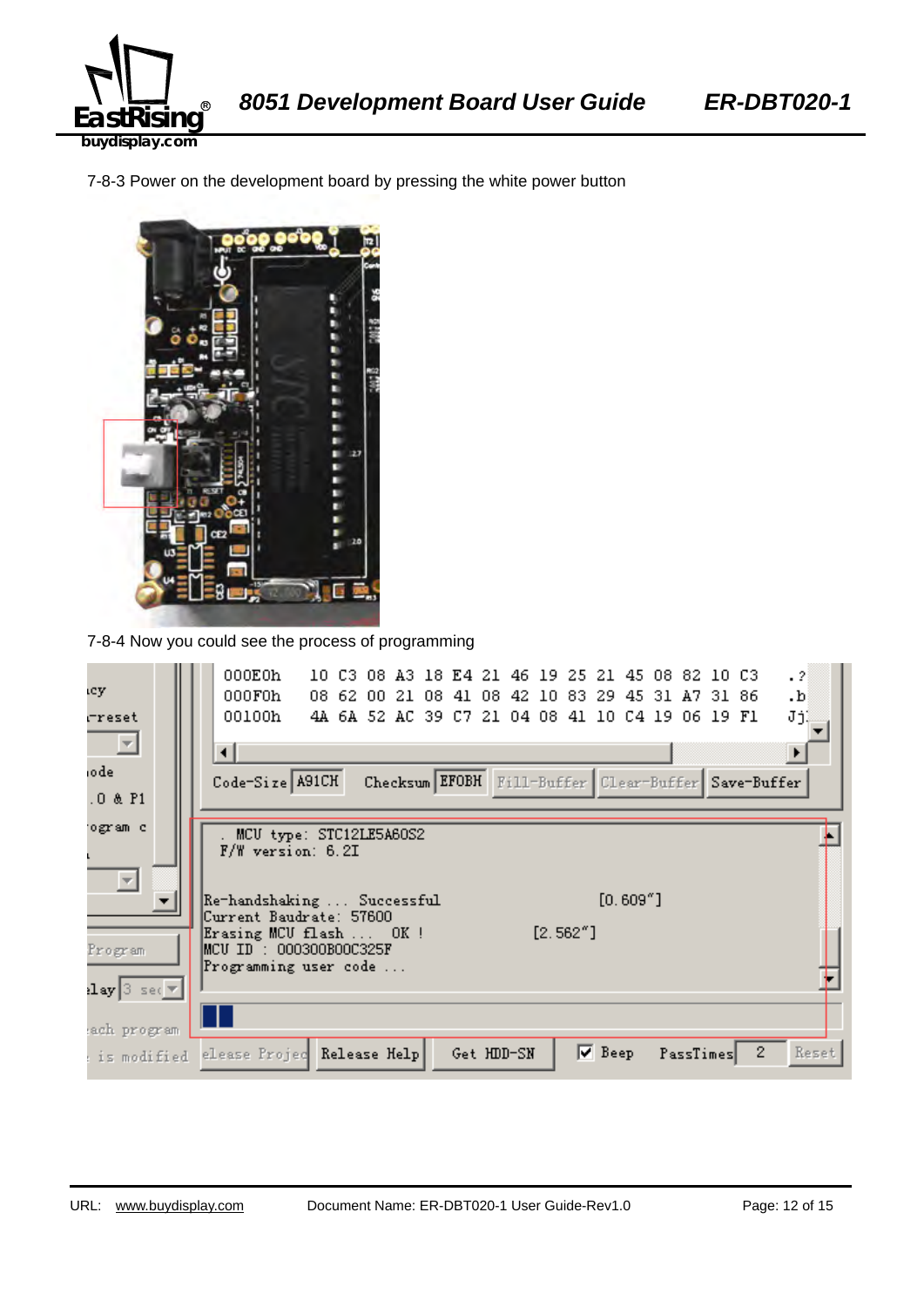

#### 7-8-5 Progarmming Finished

| Checksum EFOBH Fill-Buffer Clear-Buffer Save-Buffer<br>Code-Size A91CH                                 |
|--------------------------------------------------------------------------------------------------------|
|                                                                                                        |
| $[0.609"$ ]<br>Re-handshaking  Successful<br>Current Baudrate: 57600                                   |
| [2.562"]<br>Erasing MCU flash  OK !<br>$MCU$ ID : 000300B00C325F                                       |
| [14.359'']<br>Programming user code  OK !<br>[0.047"]<br>Programming OPTIONS  OK !                     |
| H/W Option upgrade to:                                                                                 |
| E:\产品文件\TFT\ER-TFTO28-4\程序\ER-TFTO28-4-HYSO1(4WIRE-SPI)\sd.hex                                         |
| $\nabla$ Beep PassTimes<br>elease Projec Release Help<br>$\blacktriangleleft$ 3<br>Get HDD-SN<br>Reset |

8 Please move the jumpers on JP8 from ISP to N\_ISP as below image shows.

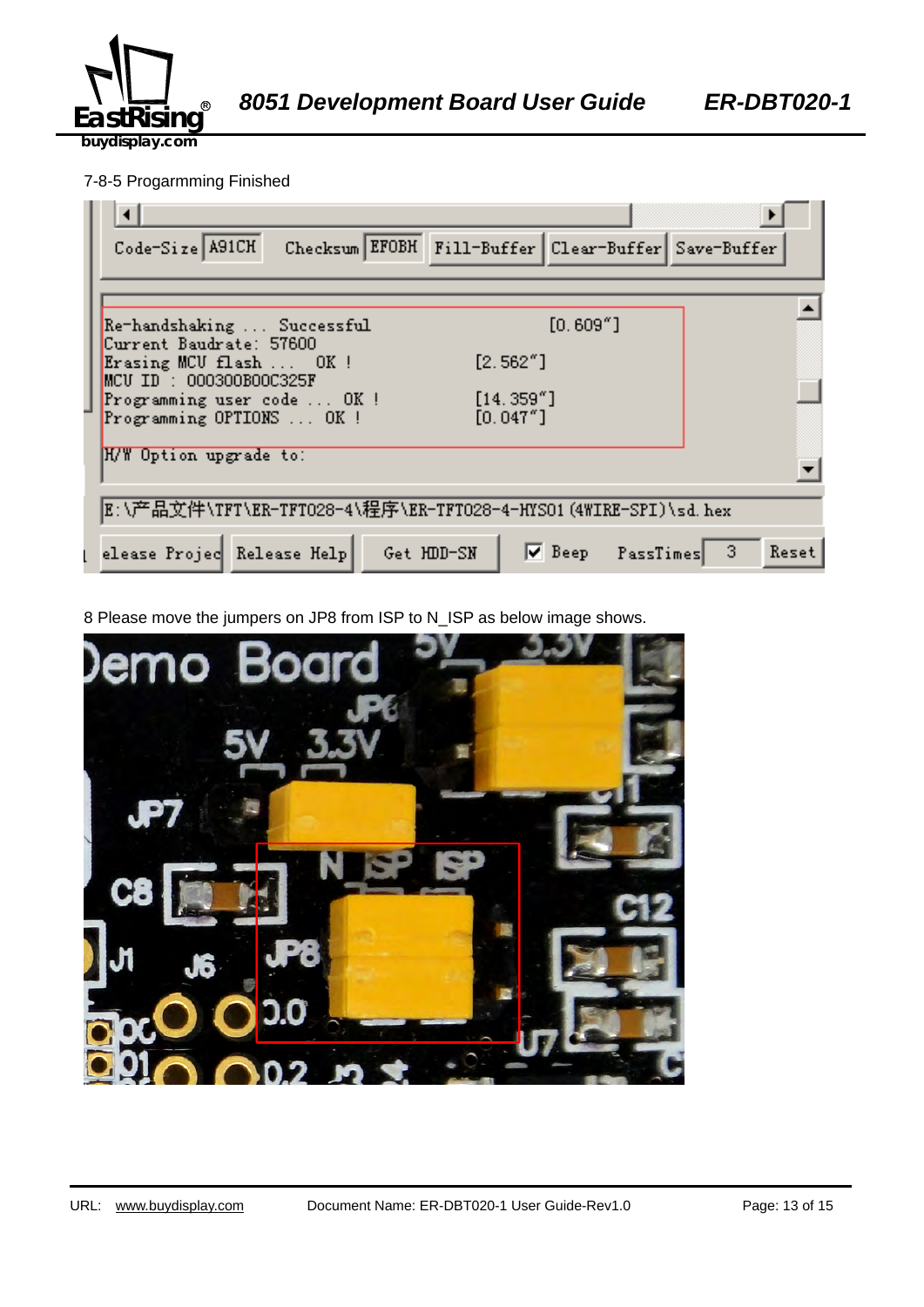

### **8. CARE AND HANDLING PRECAUTIONS**

The kit is sold with a module mounted on it. If you attempt to modify the board to work with other modules, the warranty is void. For optimum operation of the module and demonstration board and to prolong their life, please follow the precautions below.

#### 8.1 ESD (Electro-Static Discharge)

The circuitry is industry standard CMOS logic and susceptible to ESD damage. Please use industry standard antistatic precautions as you would for any other PCB such as expansion cards or motherboards.

#### 8.2 Avoid Shock,Impact,Torque and Tension

- $\Diamond$  Do not expose the module to strong mechanical shock, impact, torque, and tension.
- $\Diamond$  Do not drop, toss, bend, or twist the module.
- $\Diamond$  Do not place weight or pressure on the module.

#### 8.3 LCD&OLED Display Glass

- $\diamond$  The exposed surface of the LCD "glass" is actually a polarizer laminated on top of the glass. To protect the soft plastic polarizer from damage, the module ships with a protective film over the polarizer. Please peel off the protective film slowly. Peeling off the protective film abruptly may generate static electricity.
- $\diamond$  The polarizer is made out of soft plastic and is easily scratched or damaged. When handling the module, avoid touching the polarizer. Finger oils are difficult to remove.
- $\Diamond$  If the LCD panel breaks, be careful not to get the liquid crystal fluid in your mouth or eyes. If the liquid crystal fluid touches your skin, clothes, or work surface, wash it off immediately using soap and plenty of water.
- $\diamondsuit$  Be very careful when you clean the polarizer. Do not clean the polarizer with liquids. Do not wipe the polarizer with any type of cloth or swab (for example, Q-tips). Use the removable protective film to remove smudges (for example, fingerprints) and any foreign matter. If you no longer have the protective film, use standard transparent office tape . If the polarizer is dusty, you may carefully blow it off with clean, dry, oil-free compressed air.